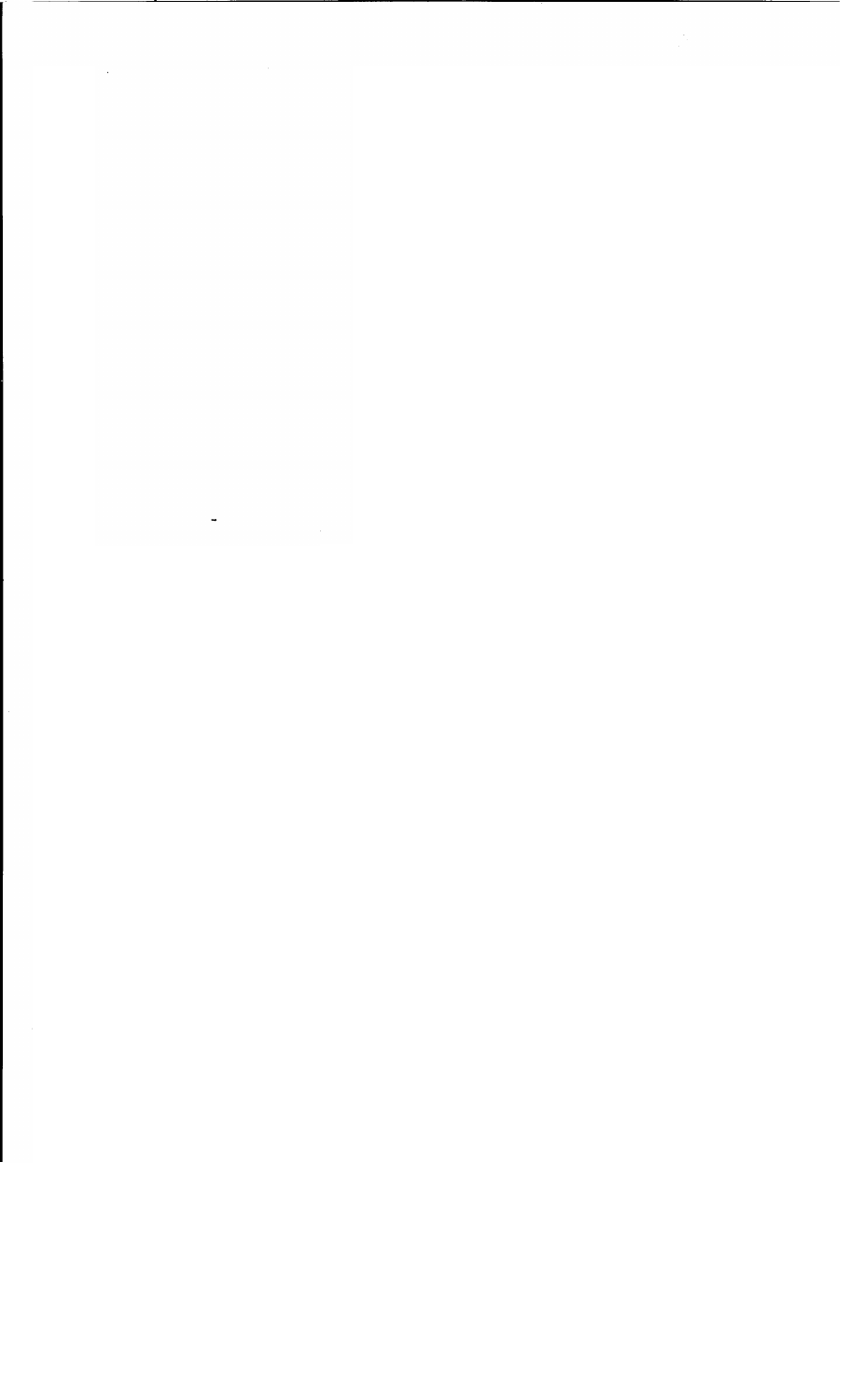## RESOLUTION NO. R-76-565

## RESOLUTION APPROVING ZONING PETITION

WHEREAS, the Board of County Commissioners, as the governing body, pursuant to the authority vested in Chapter 163 and Chapter 125, Florida Statutes, is authorized and empowered to consider petitions relating to zoning; and

WHEREAS, the notice and hearing requirements as provide3 for in Chapter 402.5 of the Palm Beach County Zoning Code Ordinance No. 73-2 have been satisfied; and

WHEREAS, Petition No. 76-84 was presented to the Ebard of County Commissioners of Palm Beach County at its public hearing conducted on 24 June 1976.

NOW, THEREFORE, BE IT RESOLVED EY THE BOARD OF COUNTY COMMIS-SIONERS OF PALM BEACH COUNTY, FLORIDA, assembled in regular session this 24th day of June, 1976 , that petition No. 76-84, the petition of FRANCHISE REALTY INTERSTATE CORPORA-TION by Carl A. DeFranco, Agent, for the REZONING, FROM CN-NEIGHBORHOOD COMMERCIAL DISTRICT TO CG-GENERAL COMMERCIAL DISTRICT of a portion of the Southeast 1/4 of Section 1, Township 44 South, Range 42 East, more particularly described as follows: begin at a point lying 250.00 feet East of the East right-of-way line of Military Trail, said point lying 300.00 feet South of the North line of the South 1/2 of the Southeast 1/4 of said Section 1; thence North 89° 40' 20" East parallel with the North line of the South 1/2 of the Southeast 1/4 of said Section 1 for 50.00 feet; thence South parallel with Military Trail for 149.00 feet; thence South 89° 40' 20" West for 50.00 feet; thence North for 149.00 feet to the Point of Beginning; containing 0.171